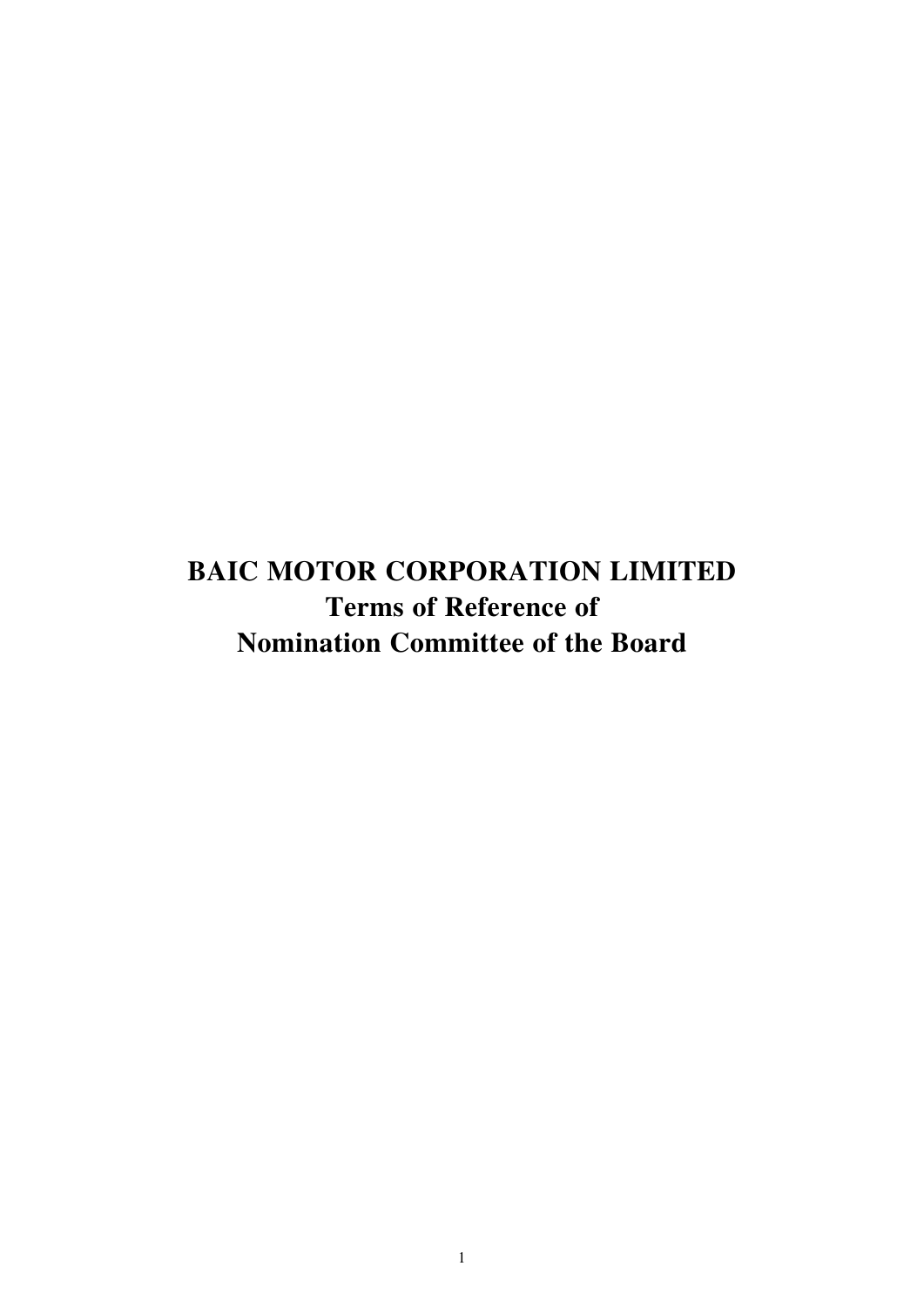# **Contents**

| Chapter 1 | <b>General Provisions</b>       | 3              |
|-----------|---------------------------------|----------------|
| Chapter 2 | Composition of the Committee    | 3              |
| Chapter 3 | Duties of the Committee         | $\overline{4}$ |
| Chapter 4 | Meetings of the Committee       | 5              |
| Chapter 5 | Procedures of Meetings          | 5              |
| Chapter 6 | Working Units of the Committee  | $\tau$         |
| Chapter 7 | <b>Supplementary Provisions</b> | $\tau$         |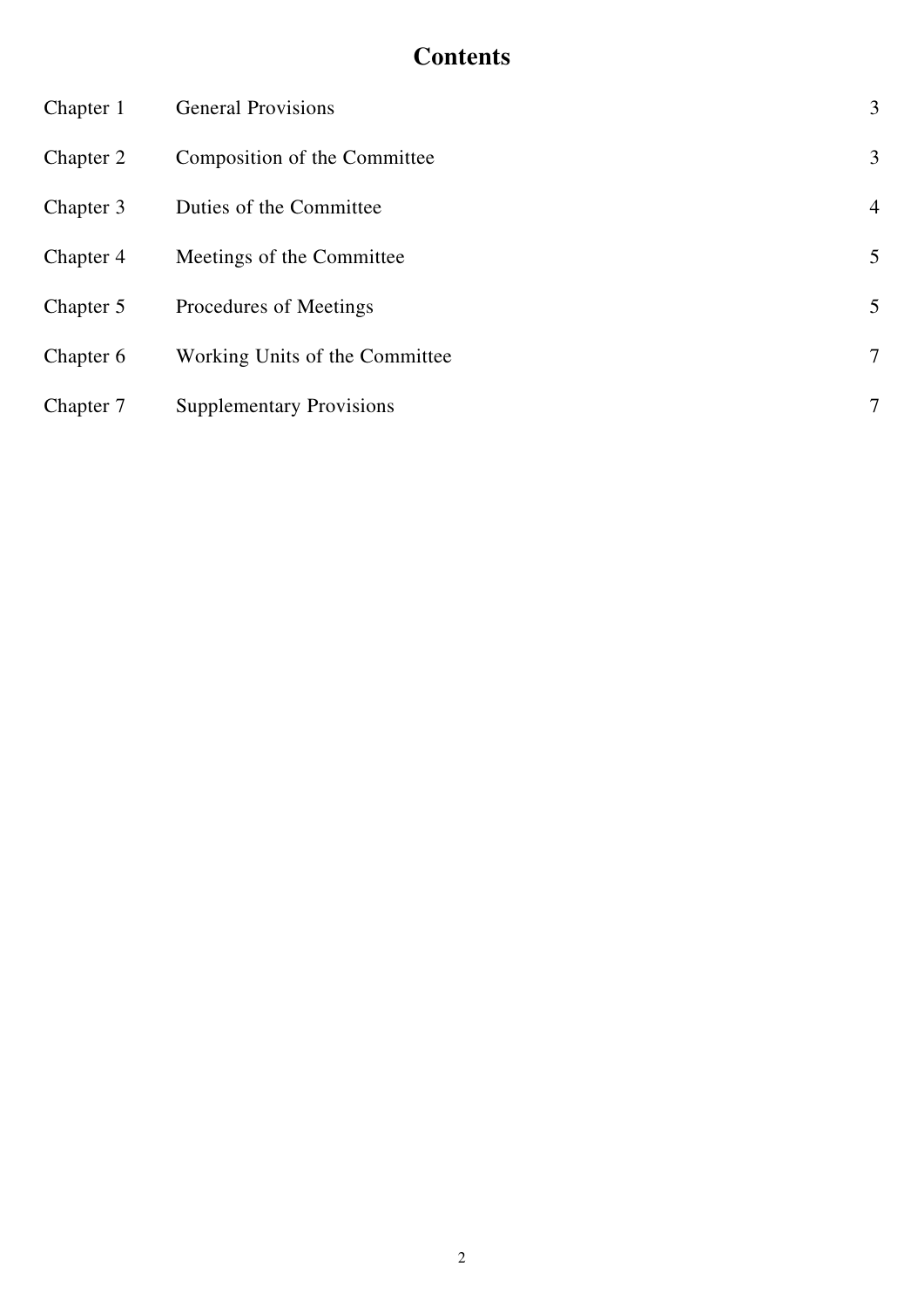## **Chapter 1 General Provisions**

**Article 1** In order to establish a regulated nomination management system of directors, senior management and relevant personnel of the Company, the nomination committee (the "Nomination Committee" or the "Committee") under the board of directors (the "Board") was formed and these terms of reference were formulated in accordance with the Company Law of the People's Republic of China, Code of Corporate Governance for Listed Companies, the Rules Governing the Listing of Securities on The Stock Exchange of Hong Kong Limited (the "Stock Exchange") (the "Listing Rules") and the Code of Corporate Governance set out in Appendix XIV to the Listing Rules, the Articles of Association of BAIC Motor Corporation Limited (the "Articles of Association") and other relevant regulations.

**Article 2** The Nomination Committee is a special committee established under the Board and is responsible for providing advices and suggestions for decisions made by the Board and the chairman of the Board in relation to issues within the scope of authorization delegated by the Board, and shall be accountable and report to the Board.

## **Chapter 2 Composition of the Committee**

**Article 3** Nomination Committee shall comprise five directors, a majority of whom shall be independent non-executive directors.

**Article 4** Members of the Nomination Committee shall be nominated by the chairman of the Board and elected by a majority of the members of the Board. Upon the approval of the resolution for the election of members, the appointment of the newly-elected committee member shall become effective immediately after such resolution of the Board takes effect.

**Article 5** The Nomination Committee shall have a chairman responsible for organizing the work of the Committee, whom shall be the chairman of the Board.

**Article 6** The term of office of the members of the Committee shall be the same as that of the directors. A member of the Committee may serve consecutive terms if re-elected upon the expiry of his/her term of office. If any member ceases to be a director of the Company during his/her term of office, he shall *ipso facto* and immediately cease to hold the position of the member of the Committee.

Article 7 Member of the Committee may resign prior to the expiry of his/her term of office. Written resignation report shall include a statement of the reason for such resignation and if necessary, the matters that shall be brought to the attention of the Board.

Article 8 Members of the Committee may be adjusted during their terms of office according to the recommendation of the chairman of the Board and upon the consideration and approval of the Board.

**Article 9** In the event that the number of members of the Committee falls below the quorum provided in these terms of reference, the vacancy shall be filled up in accordance with these terms of reference.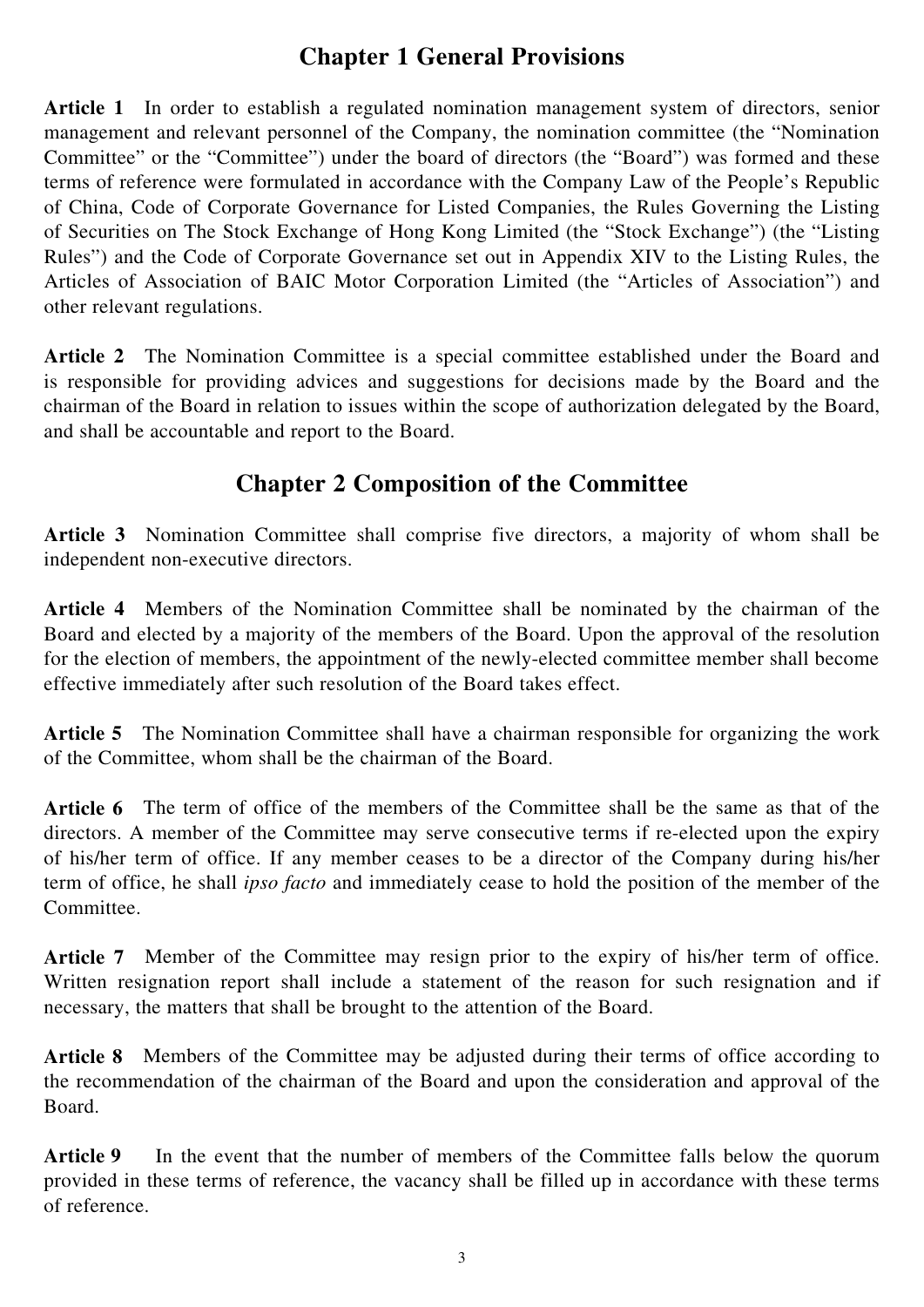# **Chapter 3 Duties of the Committee**

**Article 10**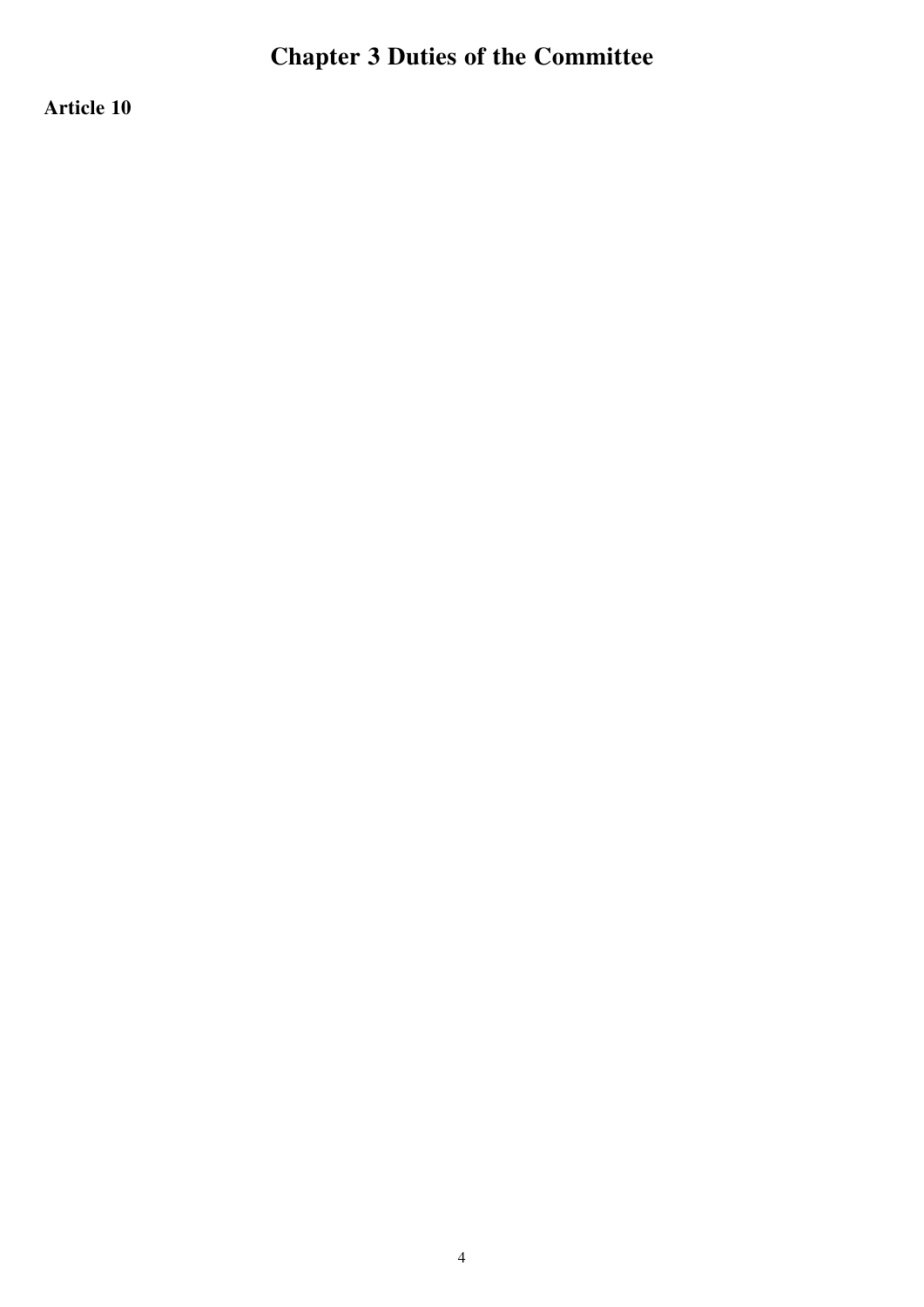# **Chapter 4 Meetings of the Committee**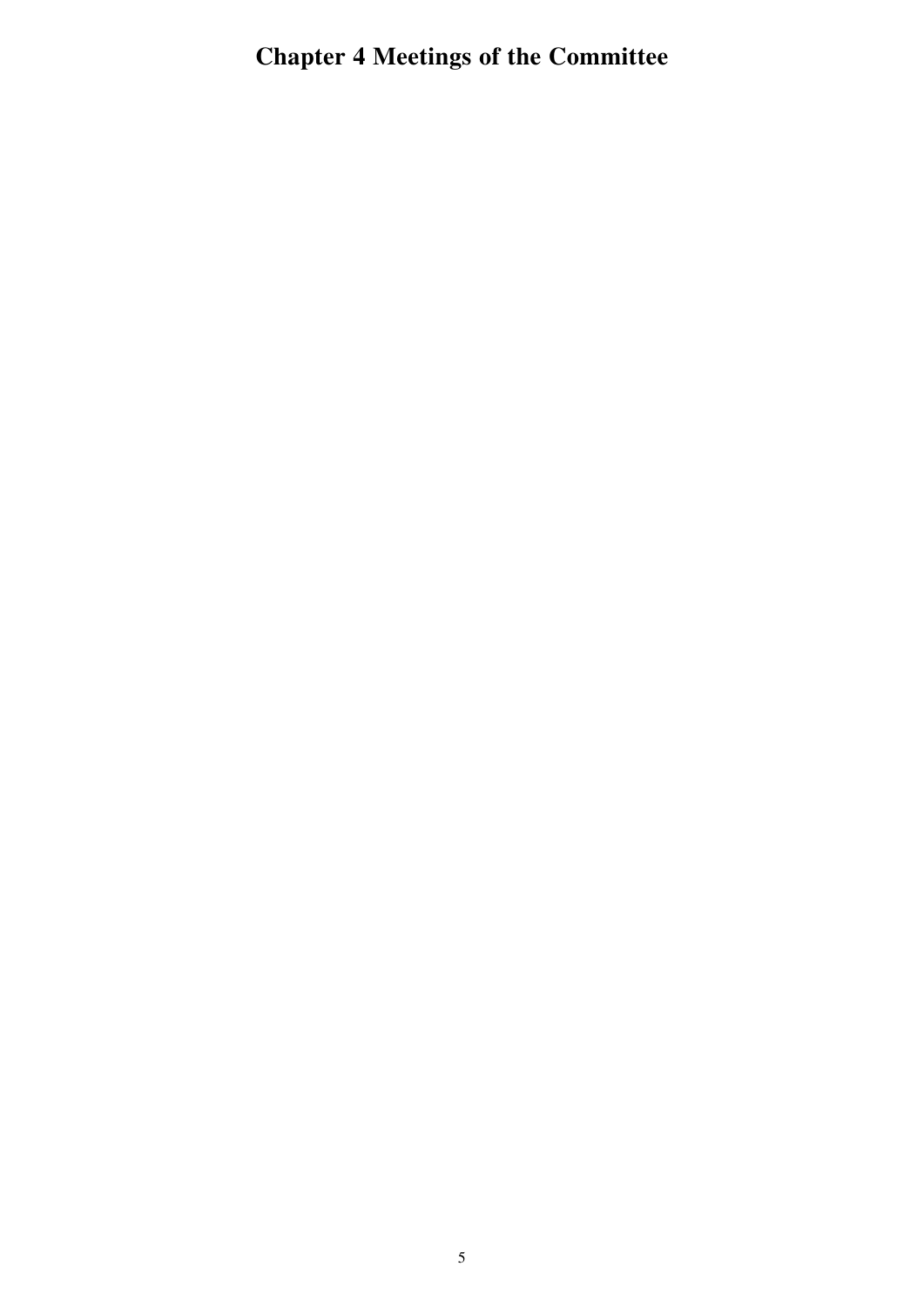**Article 21** The chairman of the Committee shall, on the basis of adequate review and discussion, form an audit opinion on the matters discussed at the meeting of the Committee by summarizing the discussions and opinions of the members at the meeting, and shall provoke the members to vote on matters so discussed and the audit opinion by a show of hands or by poll. Each member of the Committee shall have one vote. The audit opinion on the matters discussed at the meeting formed by the meeting of the Committee shall be passed by more than half of the votes. Where there is an equality of votes for and against a resolution, the chairman of the Committee shall have a casting vote. Members who cast votes against a resolution are entitled to demand their objection to be indicated in the audit opinion of the Committee.

In the event of insufficient information or materials as required by the proposed matters, resulting in over half of the members are of the views that no discussion or judgment can be made, the chairman of the Committee shall reserve the right to require the provision of additional information or materials for further consideration.

Save as described above, the Committee shall express its opinions with explicit agreement or disagreement with the subject matters.

**Article 22** The secretary of the Board of the Company shall attend meetings of the Committee, and other directors of the Company, relevant senior management, personnel of relevant functional departments of the Company as well as relevant experts, scholars and representative of intermediary agency may be invited to attend the meeting when necessary. Persons attending the meeting shall give explanations on relevant matters at the request of the members of the Committee.

Article 23 Where a member of the Committee is interested in the matter being discussed at the meeting of the Committee, he/she shall be abstained from attending such meeting.

**Article 24** Minutes shall be kept for the meetings of the Committee, bearing signatures of the members present at the meetings, and shall be kept by the office of the Board of the Company. The draft and final versions of the meeting minutes of the Committee shall be delivered within a reasonable period of time after the meeting to all members of the Committee for their comment and inspection respectively.

**Article 25** Proposals and voting results adopted at the meetings of the Committee shall be reported to the Board of the Company in writing. In the case that it is difficult to reach an agreement on a proposal, the different opinions shall be submitted to the Board with explanations.

**Article 26** Members of the Committee attending the meeting shall undertake confidentiality obligations for all items discussed at the meeting. Relevant information shall not be disclosed without permission.